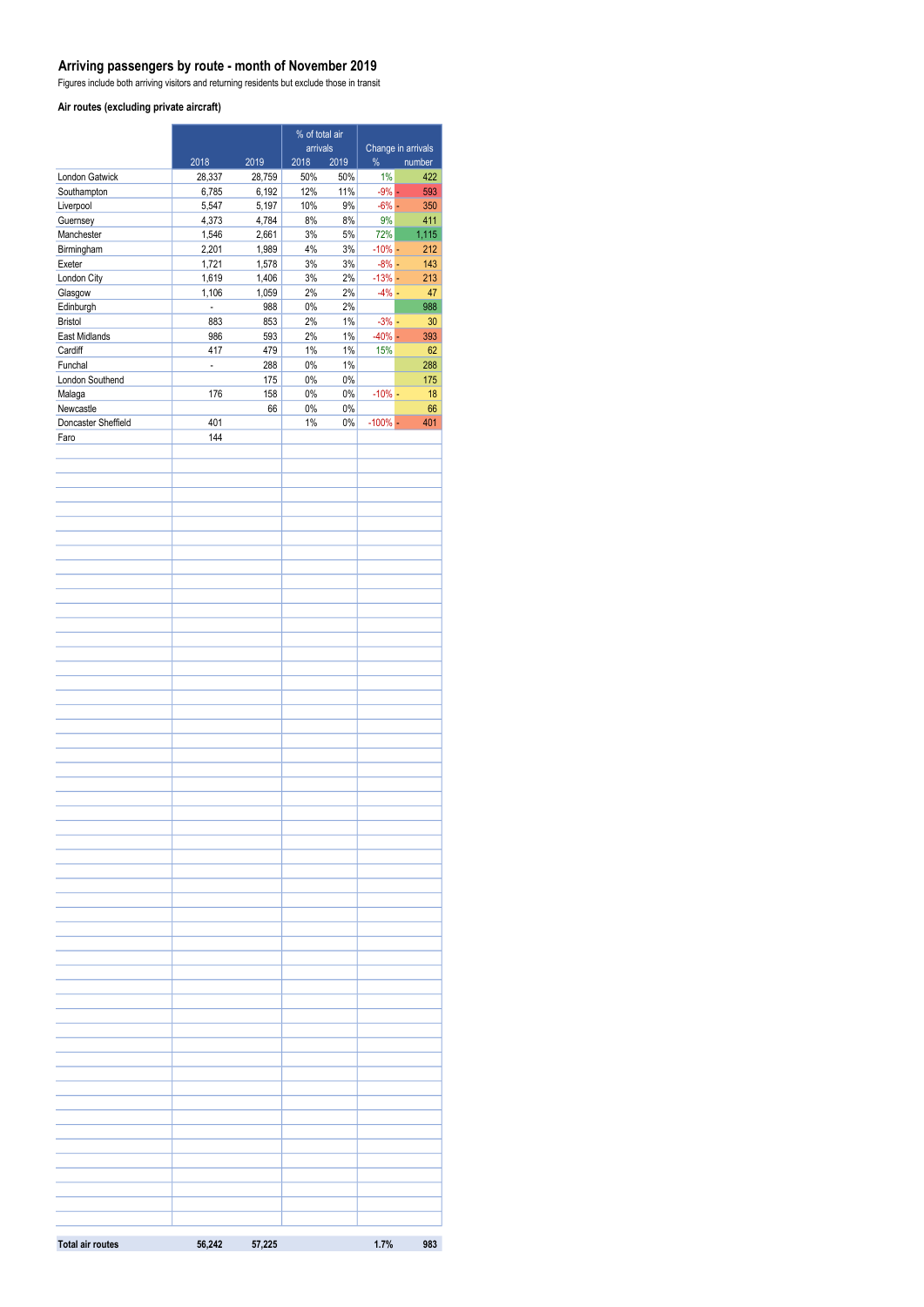# **Arriving passengers by route - month of November 2019**

Figures include both arriving visitors and returning residents but exclude those in transit

# **Sea routes**

|                         |                          |       | % of total sea<br>arrivals |      | Change in arrivals |        |
|-------------------------|--------------------------|-------|----------------------------|------|--------------------|--------|
|                         | 2018                     | 2019  | 2018                       | 2019 | $\%$               | number |
| St Malo                 | 6,088                    | 5,450 | 68%                        | 73%  | $-10\%$ $-$        | 638    |
| Portsmouth              | 845                      | 780   | 9%                         | 10%  | $-8\%$ -           | 65     |
| Poole                   | 939                      | 720   | 11%                        | 10%  | $-23%$ -           | 219    |
| Guernsey                | 938                      | 417   | 11%                        | 6%   | $-56%$ -           | 521    |
| Granville               | $\overline{\phantom{a}}$ | 95    | 0%                         | 1%   |                    | 95     |
| Visiting Yachtsmen      | 120                      | 44    | 1%                         | 1%   | $-63%$ -           | 76     |
|                         |                          |       |                            |      |                    |        |
|                         |                          |       |                            |      |                    |        |
|                         |                          |       |                            |      |                    |        |
|                         |                          |       |                            |      |                    |        |
|                         |                          |       |                            |      |                    |        |
| <b>Total sea routes</b> | 8,930                    | 7,506 |                            |      | $-15.9%$ -         | 1,424  |

## **Air and Sea combined**

|                              |        |        | share of arrivals by |      |                    |        |
|------------------------------|--------|--------|----------------------|------|--------------------|--------|
|                              |        |        | all                  |      | Change in arrivals |        |
|                              | 2018   | 2019   | 2018                 | 2019 | $\frac{1}{2}$      | number |
| Total arrivals (air and sea) | 65.172 | 64.731 | 86%                  | 88%  | $-0.7\%$ -         | 441    |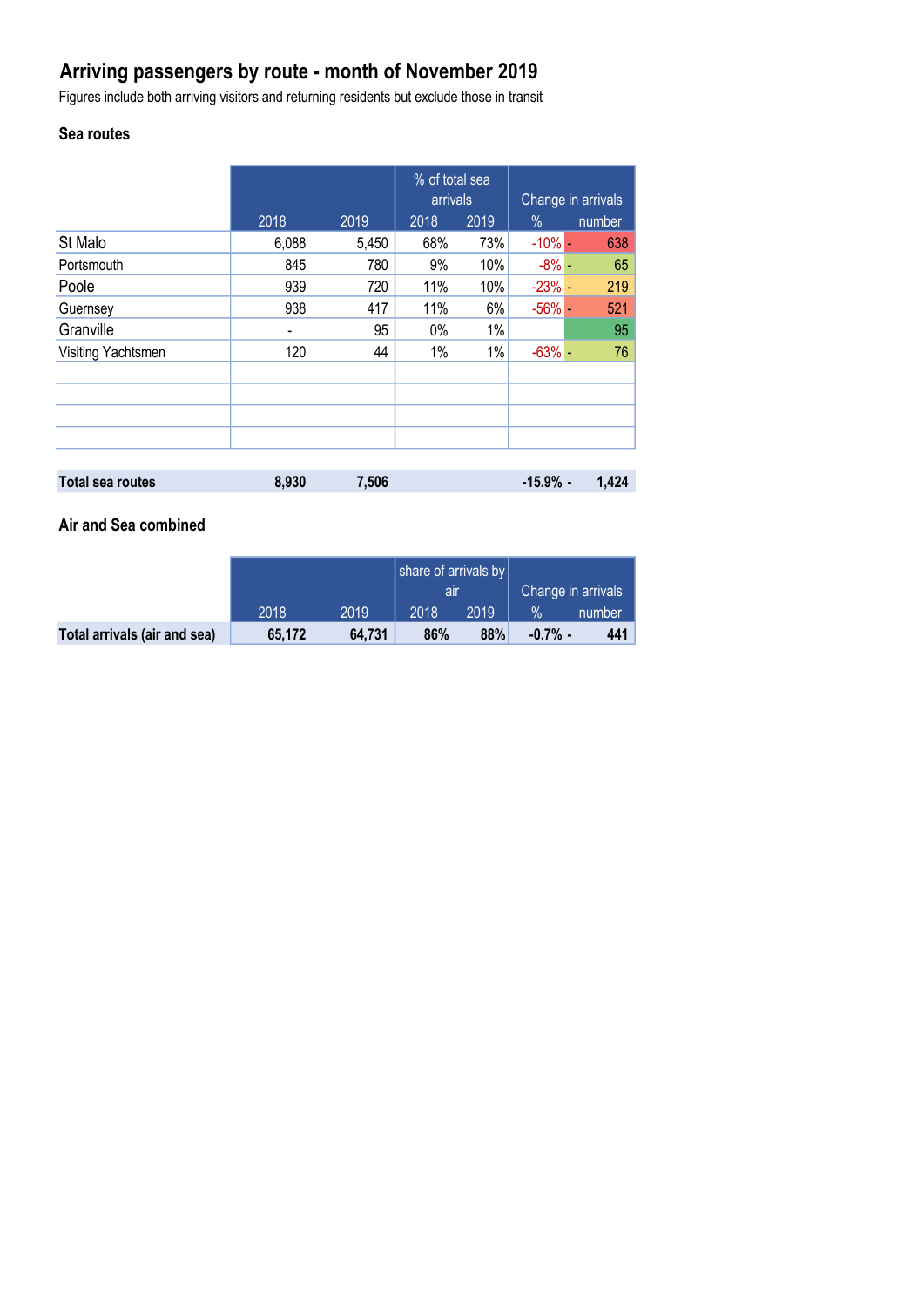### **Arriving passengers by route - Year-to-date 2019**

Figures include both arriving visitors and returning residents but exclude those in transit

#### **Air routes (excluding private aircraft)**

|                             |                          |                          | % of total air<br>arrivals |             | Change in arrivals       |                      |
|-----------------------------|--------------------------|--------------------------|----------------------------|-------------|--------------------------|----------------------|
|                             | 2018                     | 2019                     | 2018                       | 2019        | %                        | number               |
| London Gatwick              | 305,348                  | 314,567                  | 39%                        | 39%         | 3%                       | 9,219                |
| Southampton                 | 78,352                   | 75,184                   | 10%                        | 9%          | $-4\%$ $-$               | 3,168                |
| Liverpool                   | 62,120                   | 66,778                   | 8%                         | 8%          | 7%                       | 4,658                |
| Guernsey                    | 40,924                   | 47,918                   | 5%                         | 6%          | 17%                      | 6,994                |
| Birmingham<br>Manchester    | 35,691<br>21,642         | 31,608<br>28,166         | 5%<br>3%                   | 4%<br>4%    | $-11\%$ -<br>30%         | 4,083<br>6,524       |
| London Luton                | 25,004                   | 27,139                   | 3%                         | 3%          | 9%                       | 2,135                |
| Glasgow                     | 25,392                   | 23,634                   | 3%                         | 3%          | $-7\%$ $-$               | 1,758                |
| Exeter                      | 20,793                   | 21,667                   | 3%                         | 3%          | 4%                       | 874                  |
| London Southend             | 15.102                   | 20,284                   | 2%                         | 3%          | 34%                      | 5,182                |
| London City                 | 16,748                   | 16,373                   | 2%                         | 2%          | $-2\%$ -                 | 375                  |
| East Midlands               | 16,983                   | 15,381                   | 2%                         | 2%          | $-9\%$ -                 | 1.602                |
| Doncaster Sheffield         | 15,058                   | 13,928                   | 2%                         | 2%          | $-8\%$ $-$               | 1,130                |
| Newcastle<br><b>Bristol</b> | 13,303<br>12,344         | 13,271<br>12,344         | 2%<br>2%                   | 2%<br>2%    | $0% -$<br>0%             | 32                   |
| Edinburgh                   | 9,829                    | 10,600                   | 1%                         | $1\%$       | 8%                       | 771                  |
| Belfast International       | 10,580                   | 10,316                   | 1%                         | 1%          | $-2\frac{9}{6}$ -        | 264                  |
| Cardiff                     | 9,338                    | 7,606                    | 1%                         | 1%          | $-19% -$                 | 1,732                |
| Dublin                      | 7,496                    | 7,338                    | 1%                         | 1%          | $-2\%$ -                 | 158                  |
| Leeds Bradford              | 6,924                    | 5,804                    | 1%                         | 1%          | $-16% -$                 | 1,120                |
| Funchal                     | 4,660                    | 5,324                    | 1%                         | 1%          | 14%                      | 664                  |
| Munich<br>Dusseldorf        | 2,221<br>4,402           | 3,241<br>3,058           | 0%<br>1%                   | 0%<br>0%    | 46%<br>$-31% -$          | 1,020<br>1,344       |
| Norwich                     | 3,079                    | 2,743                    | 0%                         | 0%          | $-11% -$                 | 336                  |
| Palma                       | 2,023                    | 1,913                    | 0%                         | 0%          | $-5%$ -                  | 110                  |
| Aberdeen                    | 1,272                    | 1,420                    | 0%                         | 0%          | 12%                      | 148                  |
| Durham Tees Valley          | 1,264                    | 1,350                    | 0%                         | 0%          | 7%                       | 86                   |
| Tenerife                    | 1,291                    | 1,116                    | 0%                         | 0%          | $-14%$ -                 | 175                  |
| Newquay                     |                          | 955                      | 0%                         | 0%          |                          | 955                  |
| Zurich                      | 781                      | 946                      | 0%                         | 0%          | 21%                      | 165                  |
| Inverness<br>Geneva         | 884<br>937               | 924<br>882               | 0%<br>0%                   | 0%<br>0%    | 5%<br>$-6% -$            | 40<br>55             |
| Bournemouth                 | $\frac{1}{2}$            | 835                      | 0%                         | 0%          |                          | 835                  |
| Humberside                  | 1,113                    | 808                      | 0%                         | 0%          | $-27%$ -                 | 305                  |
| Malaga                      | 581                      | 639                      | $0\%$                      | 0%          | 10%                      | 58                   |
| Rotterdam                   | 366                      | 391                      | 0%                         | 0%          | 7%                       | 25                   |
| Vienna                      | 348                      | 371                      | 0%                         | 0%          | 7%                       | 23                   |
| Gibraltar                   |                          | 217                      | 0%                         | 0%          |                          | 217                  |
| Luxembourg<br>Grenoble      | 202<br>133               | 209<br>206               | 0%<br>0%                   | 0%<br>0%    | 3%<br>55%                | $\overline{7}$<br>73 |
| Akureyri Airport            | L,                       | 196                      | 0%                         | 0%          |                          | 196                  |
| Alderney                    | 15                       | 158                      | 0%                         | 0%          | 953%                     | 143                  |
| Altenrhein                  | $\overline{a}$           | 150                      | 0%                         | 0%          |                          | 150                  |
| Frankfurt                   | $\overline{a}$           | 124                      | 0%                         | 0%          |                          | 124                  |
| London Heathrow             | $\overline{a}$           | 122                      | 0%                         | 0%          |                          | 122                  |
| Rostock-Laage Airport       |                          | 122                      | 0%                         | 0%          |                          | 122                  |
| Hanover<br>Bremen           | 144<br>L,                | 115<br>106               | 0%<br>0%                   | 0%<br>0%    | $-20\%$ -                | 29<br>106            |
| Friedrichshafen             | $\overline{\phantom{0}}$ | 104                      | 0%                         | 0%          |                          | 104                  |
| Saarbrücken                 | $\overline{a}$           | 74                       | 0%                         | 0%          |                          | 74                   |
| Berlin                      | 820                      | 73                       | 0%                         | 0%          | $-91%$ -                 | 747                  |
| Cologne                     | ÷,                       | 69                       | 0%                         | 0%          |                          | 69                   |
| Dresden                     | $\overline{a}$           | 68                       | 0%                         | 0%          |                          | 68                   |
| Leipzig                     | $\overline{a}$           | 66                       | 0%                         | 0%          |                          | 66                   |
| Sønderborg                  | 100                      | 64                       | 0%                         | 0%          | $-36%$ -                 | 36                   |
| Ibiza<br>Kassel             | 160                      | 58<br>50                 | 0%<br>0%                   | 0%<br>0%    | $-69% -$                 | 58<br>110            |
| Paderborn                   | $\overline{\phantom{a}}$ | 46                       | 0%                         | 0%          |                          | 46                   |
| Stuttgart                   | 190                      | 40                       | 0%                         | 0%          | $-79% -$                 | 150                  |
| Dortmund                    | $\overline{a}$           | 36                       | 0%                         | 0%          |                          | 36                   |
| Munster                     | ÷.                       | 30                       | 0%                         | 0%          |                          | 30                   |
| Seville                     | $\overline{a}$           | 30                       | 0%                         | 0%          |                          | 30                   |
| Erfurt                      | 156                      | 29                       | 0%                         | 0%          | $-81\%$ -                | 127                  |
| Braunschweig<br>Maastricht  | ÷,                       | 19<br>19                 | 0%<br>0%                   | 0%<br>0%    |                          | 19<br>19             |
| Hamburg                     | 386                      | $\overline{\phantom{a}}$ | 0%                         | 0%          | $-100\%$ -               | 386                  |
| Madrid                      | 88                       | $\overline{a}$           | 0%                         | 0%          | $-100\%$ -               | 88                   |
| Barcelona                   | 166                      | $\overline{\phantom{a}}$ | 0%                         | 0%          | $-100\%$ -               | 166                  |
| Basle                       | 107                      | $\overline{a}$           | 0%                         | 0%          | $-100\%$ -               | 107                  |
| Berne                       | 612                      | $\overline{\phantom{0}}$ | 0%                         | 0%          | $-100\%$ -               | 612                  |
| <b>Biggin Hill</b>          | 41                       | L,                       | 0%                         | 0%          | $-100\%$ -               | 41                   |
| Faro<br>Salzburg            | 275<br>130               | $\overline{a}$           | 0%<br>0%                   | 0%<br>$0\%$ | $-100\%$ -<br>$-100\%$ - | 275                  |
|                             |                          |                          |                            |             |                          | 130                  |
| <b>Total air routes</b>     | 777,918                  | 799,422                  |                            |             | 2.8%                     | 21,504               |